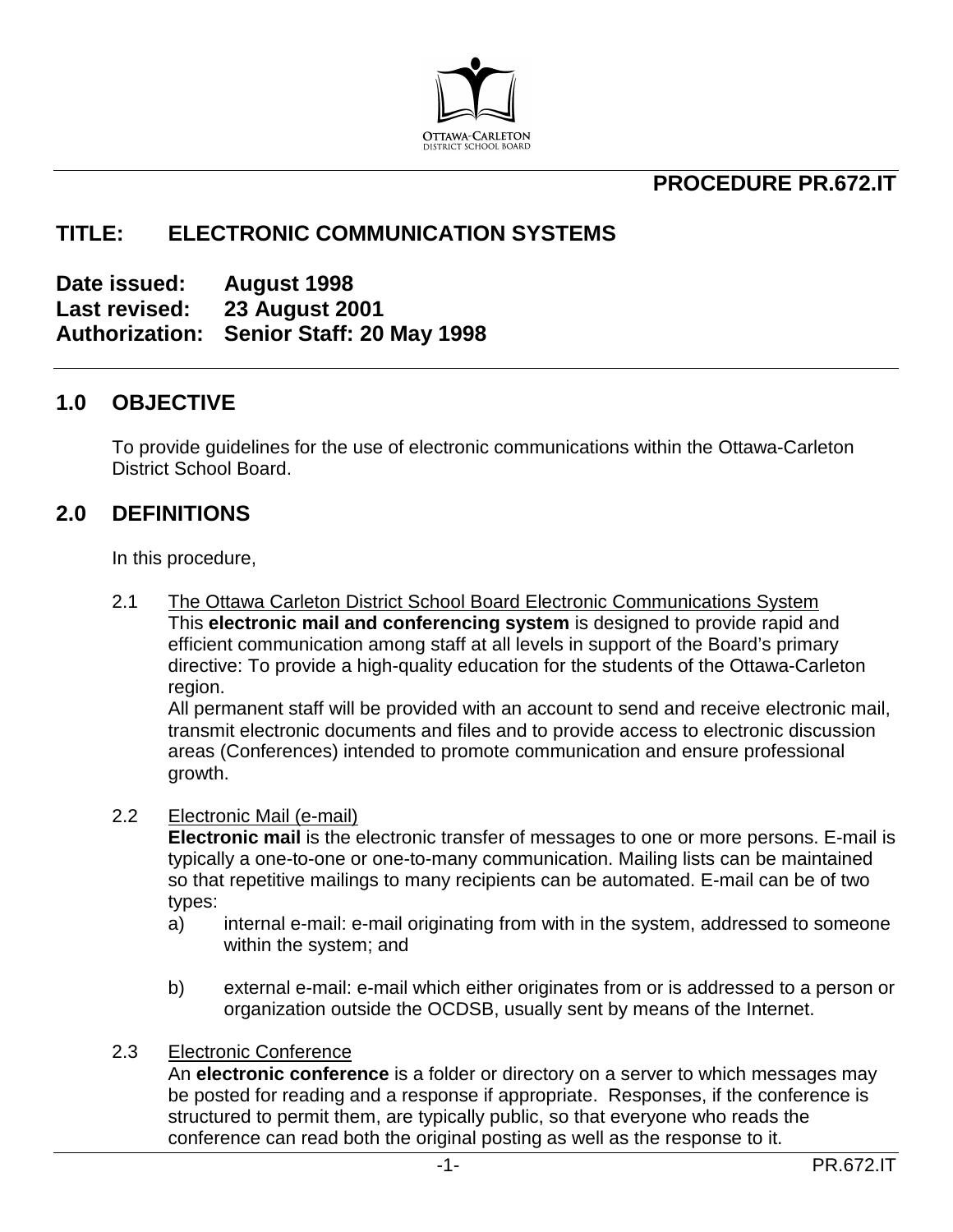Conferences normally have different levels of access control, allowing different groups of users to post, read and respond to the postings depending on the intent of the conference and the access privileges granted to the user or group of users. "OSSTF" and "Subject Councils" are examples of conferences.

2.4 For purposes of this policy, an inappropriate message means a statement that it is unsuitable or unacceptable, violent or hateful, for example a negative statement by a staff member about any other staff member, student or Board official.

### 2.5 Official Board Conferences

**Official Board Conferences** are official communication conferences to which Board business messages and correspondence will be posted by authorized staff only. These messages should be read by the designated school or site staff daily. "OCDSB Communications" and "Director's Notes" are examples of this type of conference. Many of these conferences will not allow the posting of responses as their role is to disseminate information rapidly and efficiently, with no necessity for discussion.

#### 2.6 Mailing List

A **mailing list** is a list of e-mail addresses. When an electronic mail message is addressed to a mailing list, the message is simultaneously transmitted to all those on the list. Users can create custom mailing lists, and if there is sufficient demand and resources permit, some mailing lists may be maintained centrally as public lists.

## **3.0 RESPONSIBILITY**

Superintendent of Business & Learning Technologies

# **4.0 PROCEDURES**

- 4.1 Electronic Mail Accounts
	- a) Account Entitlement and Update
		- (i) All permanent staff members are entitled to an account on the OCDSB electronic communications system. Accounts will be created directly from the Human Resources database system, and will normally have a standard user identification number and password determined by information held in that database, such as employee number, first name and last name.
		- (ii) When an employee retires from the Board, he or she may request that a retiree account be created. This account will normally be active for one year and will be extended on request. If there is no activity on the account for a period of six months, however, the account will automatically be deleted.
		- (iii) Accounts for employees who are not permanently employed by the Board will be activated if their supervisor so requests. These accounts will remain active as long as the user has a continuing relationship with the employer. Accounts which are inactive for a period of six months will be automatically deleted.
		- (iv) Part-time employees, occasional teachers, term employees and contractual workers are encouraged to acquire accounts, as the majority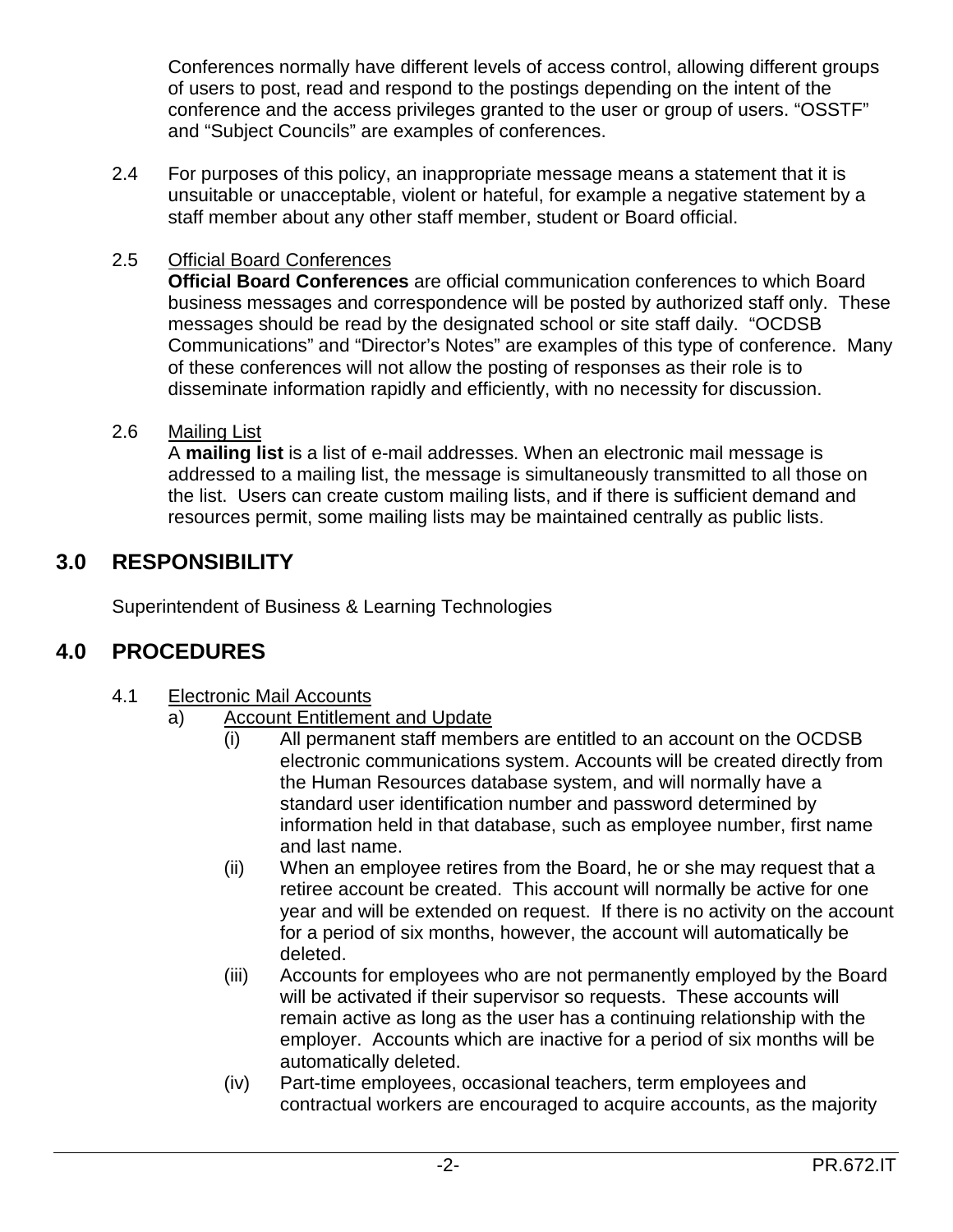of information affecting their work will be distributed through the e-mail system.

- (v) An account will be made available to each school council and advisory committee chair. These accounts will be "officeholder accounts" which are designated by the name of the office, for example, "school council chair", rather than in the name of the individual who holds that office. Chairs may designate a member of their council or committee to manage correspondence through these accounts. Additional accounts with similar privileges may be made available if requested through Senior Staff.
- $(vi)$  The B&LT Management Committee, acting on a request from the community, Senior Staff or the Board, may occasionally make accounts available to members of organizations within the community whose interests complement those of the OCDSB. Privileges for these accounts will be assigned so that the confidentiality of internal correspondence is maintained. (The Ottawa Centre for Research and Innovation (OCRI) is an example of such an organization.) The B&LT Management Committee will rule on the acceptability of these accounts on a case-by-case basis.
- (vii) The B&LT Management Committee may also make accounts available to selected outside suppliers of goods and/or services in order to facilitate support for users within the Board. While these account-holders represent commercial enterprises, the defined purpose of the account will be to support their products, not to market them.
- (viii) All staff will be given external (Internet) e-mail addresses attached to their internal mail accounts. Staff should be aware, however, that the reliability of external mail is frequently beyond the control of the OCDSB.
- (ix) Every effort will be made to preserve channels of communication among the Board, management, teachers, support staff and their federations and unions. The value of clear and open communication is understood by all, and access will not be withdrawn or limited unless abuse occurs.
- b) Account Holder Responsibility
	- (i) Account holders must abide by the guidelines for this system, the policies and procedures of the Board, and other legislated guidelines concerning communication, information-sharing and confidentiality.
	- (ii) Account holders must be professional in their conduct when communicating within this system. Proper etiquette should be observed. Slanderous, abusive, violent or hateful language directed towards individuals or the Board or its policies is unacceptable. Account holders should also be aware of, and conform to, any standards of professional communication and etiquette upheld by their unions and federations.
	- (iii) A forum will be maintained for users of the system to advertise the sale of personal services or goods within the Board and the local community. Any such advertisements may only be placed in the "Classified" folder. The sale of weapons as described in Board Procedure PR.525.SCO sections 2.1 and 2.2 is prohibited. Account holders described under section 4.1.1(f) above may communicate regarding staff purchase programs if it is considered to be in the best interest of the Board to do so. Such postings must have the prior approval of the B&LT Management Committee.
	- (iv) Account holders are solely responsible for the maintenance of their personal mailboxes, including filing, printing, organizing and deleting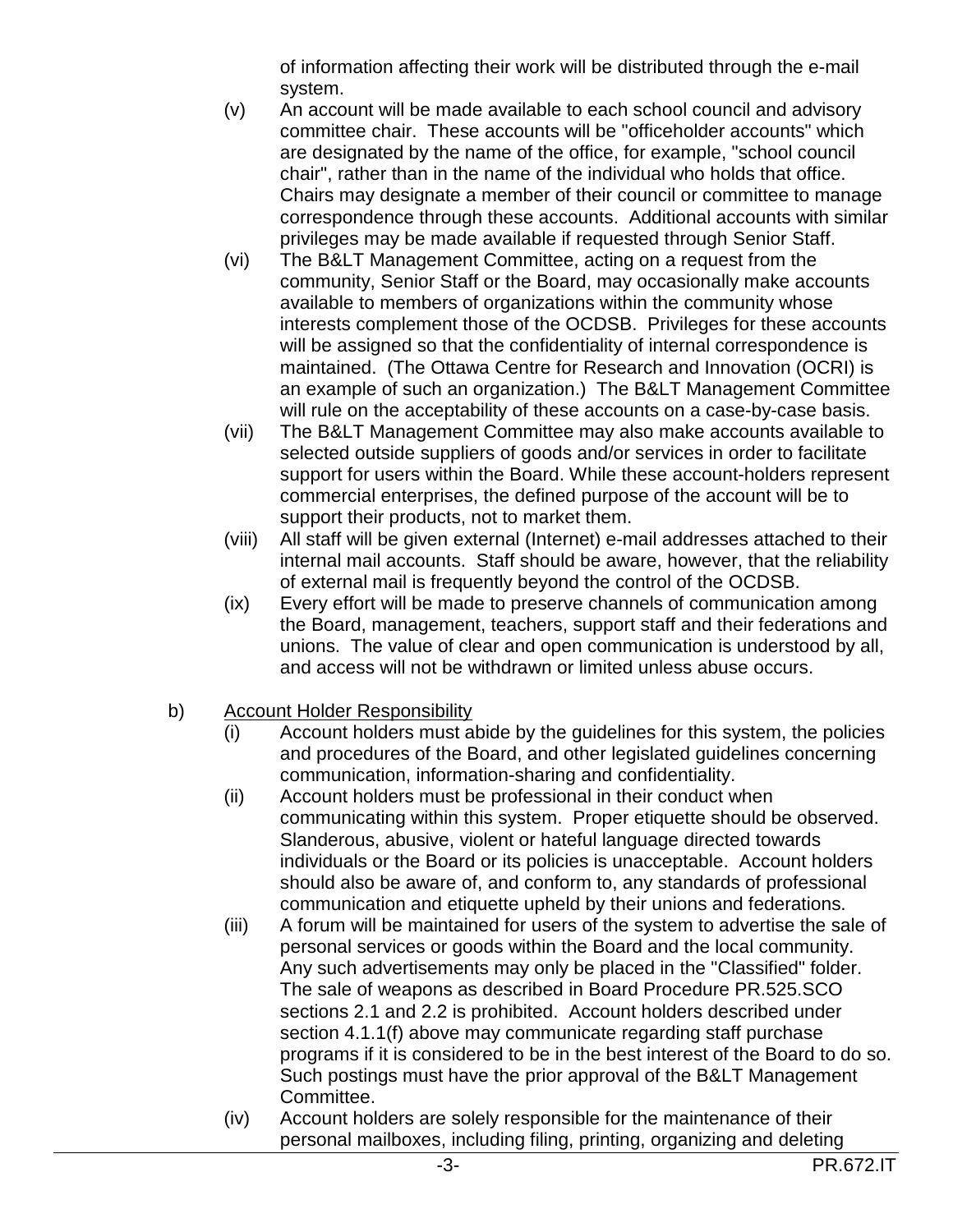messages, saving and printing of attachments, and tracking messages for which they are accountable, as well as for maintaining their resumés to reflect their current location and assignment.

- (v) Account holders should check their mail box as frequently as possible, and promptly delete messages from their account. This will improve system performance and responsiveness. Important messages and attachments should be filed locally, on the user's hard drive or local server drive.
- (vi) Confidentiality of messages on this system is limited by the willingness of the user to treat their passwords with respect. Passwords should:
	- (A) never be shared with a friend or family member;
	- (B) be changed frequently;
	- (C) be arbitrary combinations of letters and numbers;
	- (D) not be the name of a son, daughter or favourite pet; and
	- (E) not be saved under the "Setup" screen of the client software, especially on a computer located in a shared environment or school.
- (vii) Account holders will be held responsible for all violations of these procedures occurring while they are logged into the system, including activities carried out by anyone else using their account as a result of account holder negligence or with their knowledge.
- (viii) There is no ultimate guarantee of confidentiality of messages on this (or any other) e-mail system. Despite the best technical efforts, messages can be inadvertently forwarded, copied inappropriately or indiscriminately replied to using the "Reply All" function. All account holders should assume that the contents of their messages may at some point be public knowledge, and treat their correspondence accordingly.
- (ix) Messages and attachments should be printed only if absolutely necessary. Printing uses paper unnecessarily and adds to the risk of a confidential message being made public. As well, a primary goal of this system is to eliminate paper to the greatest extent possible. Printing messages defeats that purpose.
- c) B&LT Responsibility for System Availability, Reliability and Quality of Service
	- (i) The OCDSB internal electronic mail and conferencing system will be considered a mission-critical system, with a seven-day, 24-hour service availability with the following exceptions:
		- (A) daily backups performed during the period from 0100 to 0700;
		- (B) monthly scheduled maintenance (usually carried out on Saturdays);
		- (C) occasional downtime, always pre-announced, required for critical upgrades; and
		- (D) circumstances beyond the control of staff, such as power failures, equipment failures or disasters.
	- (ii) Internet mail depends on many factors beyond the control of the OCDSB. While every effort will be made to ensure its reliability, it cannot always be guaranteed to function with the same reliability as internal systems.
- 4.2 Official Board Conferences
	- a) As these conferences are official distribution channels for conducting Board business, the creation of new Official Board Conferences must be approved by Senior Staff. The purpose of these administrative conferences, and the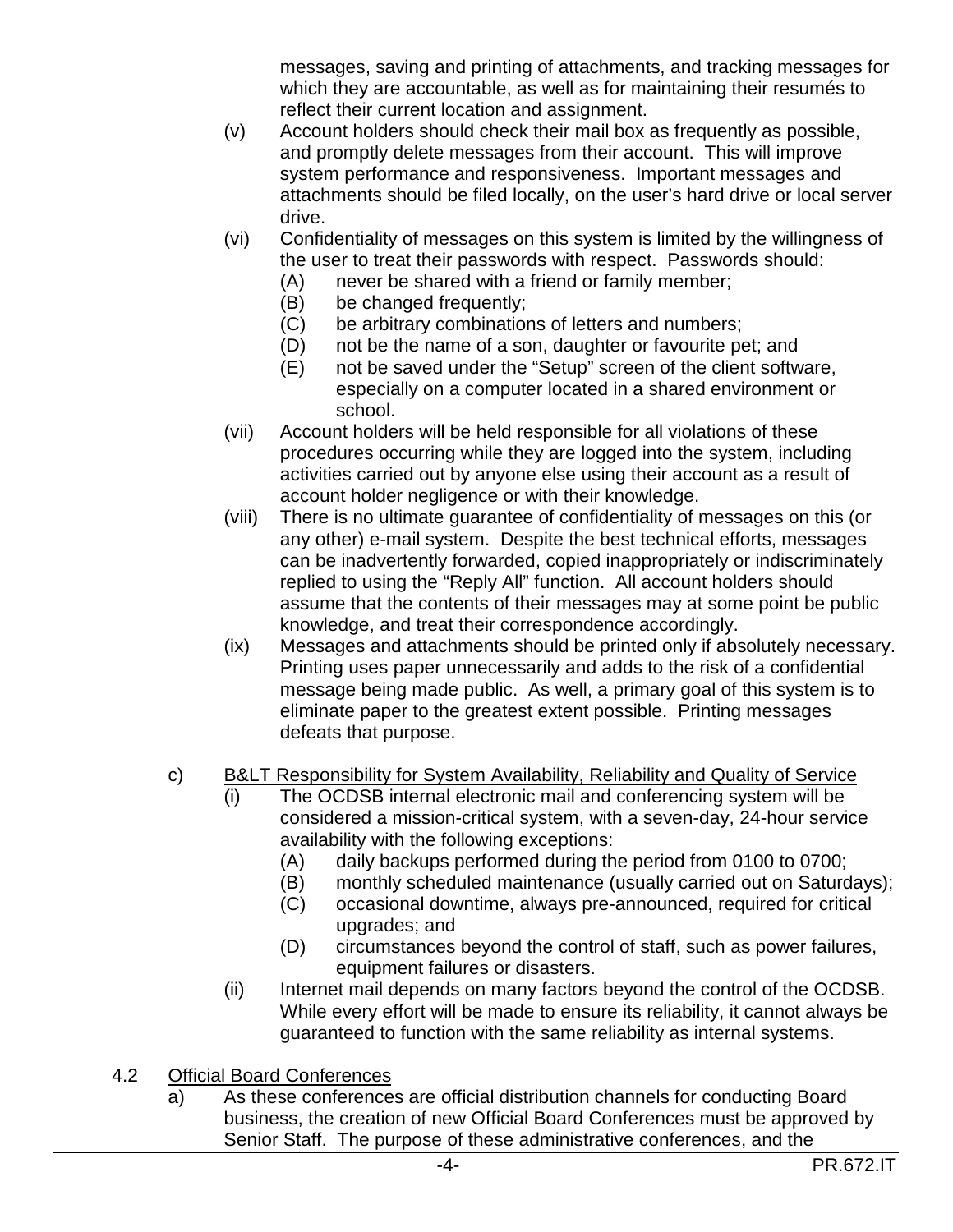assignment of access privileges with regard to who can read, post and reply to these conferences, should be well defined as part of the request to create them.

- b) Messages posted to these official conferences must include the intended recipient's position, as well as the sender's name and position.
- c) Principals, managers and supervisors must ensure that the administrative conferences for their area or group are checked and read daily.
- 4.3 Conferences
	- a) Conferences are intended to provide resources or a discussion forum in support of the Board's mission and goals. New conference requests must be submitted by e-mail to the Administrator, who will co-ordinate the fulfillment of these requests by Business & Learning Technologies, subject to the approval of the B&LT Management Committee. New conferences will be created based on resource availability and level of benefits to the Board. Other related committees and Senior Staff may be consulted if necessary. As with Official Board Conference requests, the audience and purpose of these conferences should be closely specified, along with a clear description of access privileges. In general, conferences should be as open as possible, allowing the widest possible spectrum of distribution and input through them.
	- b) Schools or outside organizations operating their own e-mail and conferencing systems are welcome to establish gateways to the Board system if they wish, on condition that:
		- (i) the school-level system is administered completely by staff;
		- (ii) Business & Learning Technologies is satisfied that the gateway does not present a breach of security or confidentiality, when operated under normally foreseeable conditions; and
		- (iii) such a gateway has been approved by the B&LT Management Committee.
	- c) Some conferences (such as ott.forsale) will originate from and feed back to news groups on the Internet. Where this occurs, the OCDSB cannot be responsible for offensive or inappropriate postings originating from outside the system. When such postings are found, staff should notify the Hotline by phone or e-mail, and the offending postings will be removed immediately.
- 4.4 Governance
	- a) A Business & Learning Technologies Management Committee will be established to deal with decisions regarding day-to-day operation and management of the system. It will consist of representatives of the user community and will meet according to need as determined by the Administrator.
	- b) Decisions regarding direction and long-term operation of the system will be made in conjunction with Senior Staff, the Principal's Advisory Committee and user committees, coordinated by Business & Learning Technologies.
- 4.5 Misuse And Consequences Of Misuse
	- a) Misuse which may lead to disciplinary action includes:
		- (i) accessing another person's account without his/her permission;
		- (ii) editing messages and issuing them under someone else's name;